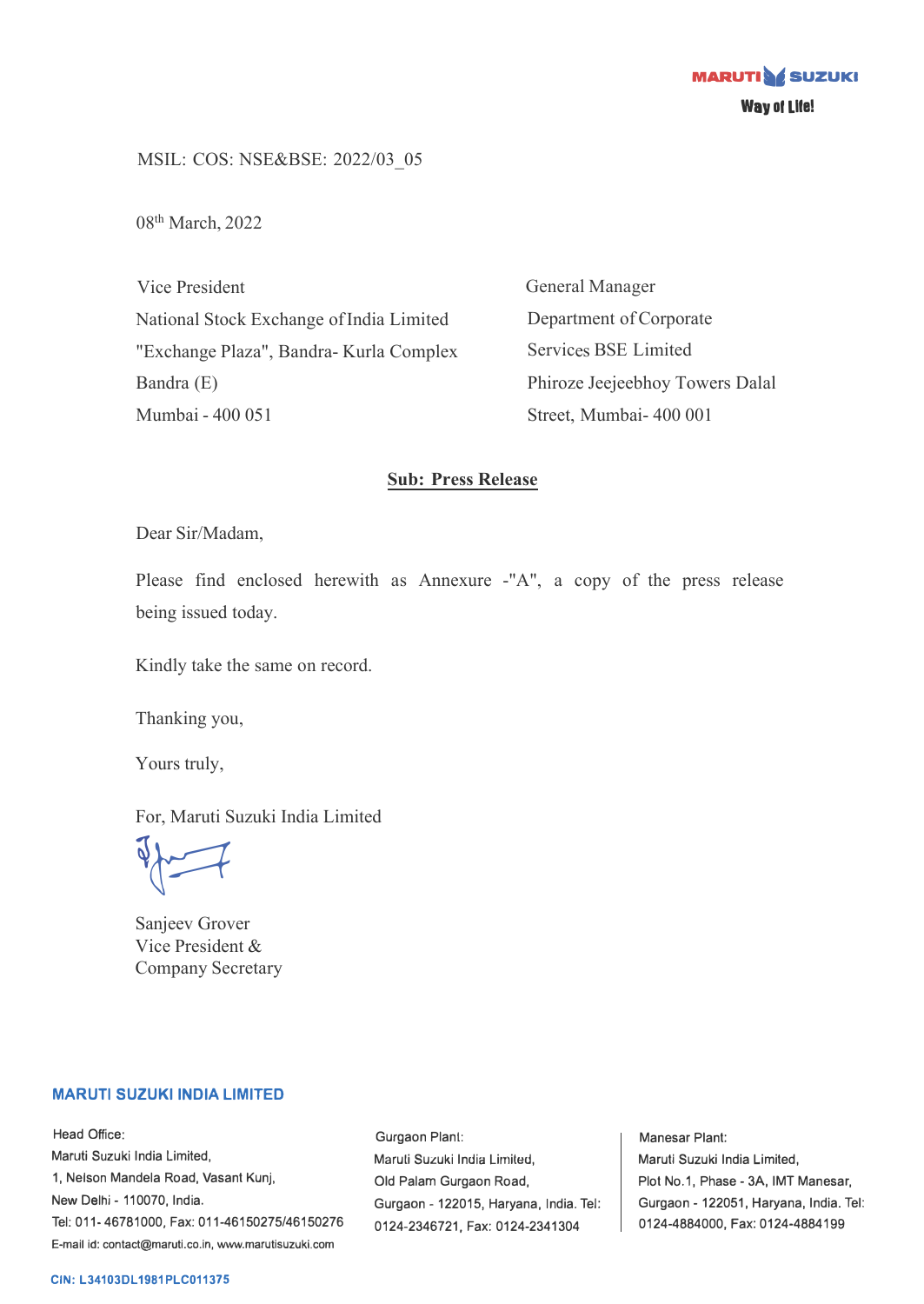#### **Media Release**

# **Your favorite sedan - Maruti Suzuki Dzire, now also available with S-CNG Technology** *Further strengthens Maruti Suzuki's S-CNG - Green vehicles' portfolio*

- India's most fuel-efficient and most powerful CNG sedan<sup>\*</sup>
- Dzire S-CNG delivers an incredible mileage of 31.12 km/kg<sup>#</sup>
- Available in VXI & ZXI variants
- Over 22 lakh delighted Dzire customers
- Maruti Suzuki now offers 9 vehicles with factory-fitted S-CNG technology

**New Delhi, March 8, 2022:** To further strengthen and democratize green mobility in India, Maruti Suzuki India Limited today announced the launch of Dzire, with S-CNG technology. Powered by advanced K-series Dual Jet, Dual VVT 1.2L engine, Dzire S-CNG delivers a peak power of 57kW@6000 rpm and an incredible mileage of 31.12 km/kg $^\#$ , making it **India's most fuel-efficient and most powerful CNG sedan\*** . Maruti Suzuki S-CNG range of vehicles are conceptualized, designed and developed at company's world-class Research & Development facility after rigorous testing and are factory-fitted to deliver unmatched safety, performance, durability and high fuel efficiency. Maruti Suzuki Dzire has over 22 lakh delighted customers.

Speaking on the occasion**, Mr Shashank Srivastava, Senior Executive Director (Marketing & Sales), Maruti Suzuki India Limited**, said, *"As the world pivots towards a greener future, Maruti Suzuki has continually worked on* 

*expanding its growing portfolio of green vehicles. With transformative technology like the S-CNG, more and more customers are actively looking to switch to S-CNG vehicles to fulfill their mobility requirements. Today, we have the largest portfolio of 9 green S-CNG vehicles. With low running costs and high fuel efficiency of S-CNG vehicles, their demand has tremendously gone up as we have witnessed a 19% CAGR increase in our S-CNG sales in the past five years. This is a testimony that customers are increasingly embracing*



*technologically advanced, eco-friendly, factory-fitted and safe Maruti Suzuki S-CNG vehicles."*

**He further added,** *"The launch of Dzire S-CNG, will further strengthen our vision of green mobility and catalyze the adoption of green vehicles in India. With customers now getting a CNG option in India's preferred sedan, the Dzire S-CNG will further alleviate the worries of rising fuel costs and provide economical and environment-friendly mobility to customers."*

Maruti Suzuki S-CNG technology has revolutionized the way car buyers perceive CNG cars in India. **The S-CNG vehicle's powertrain and suspension have been specially tuned to offer better engine durability, greater mileage and superior safety.** The Maruti Suzuki S-CNG vehicles go through a rigorous development cycle and stringent manufacturing checks to ensure complete peace of mind for the customers. The S-CNG vehicles come with dual